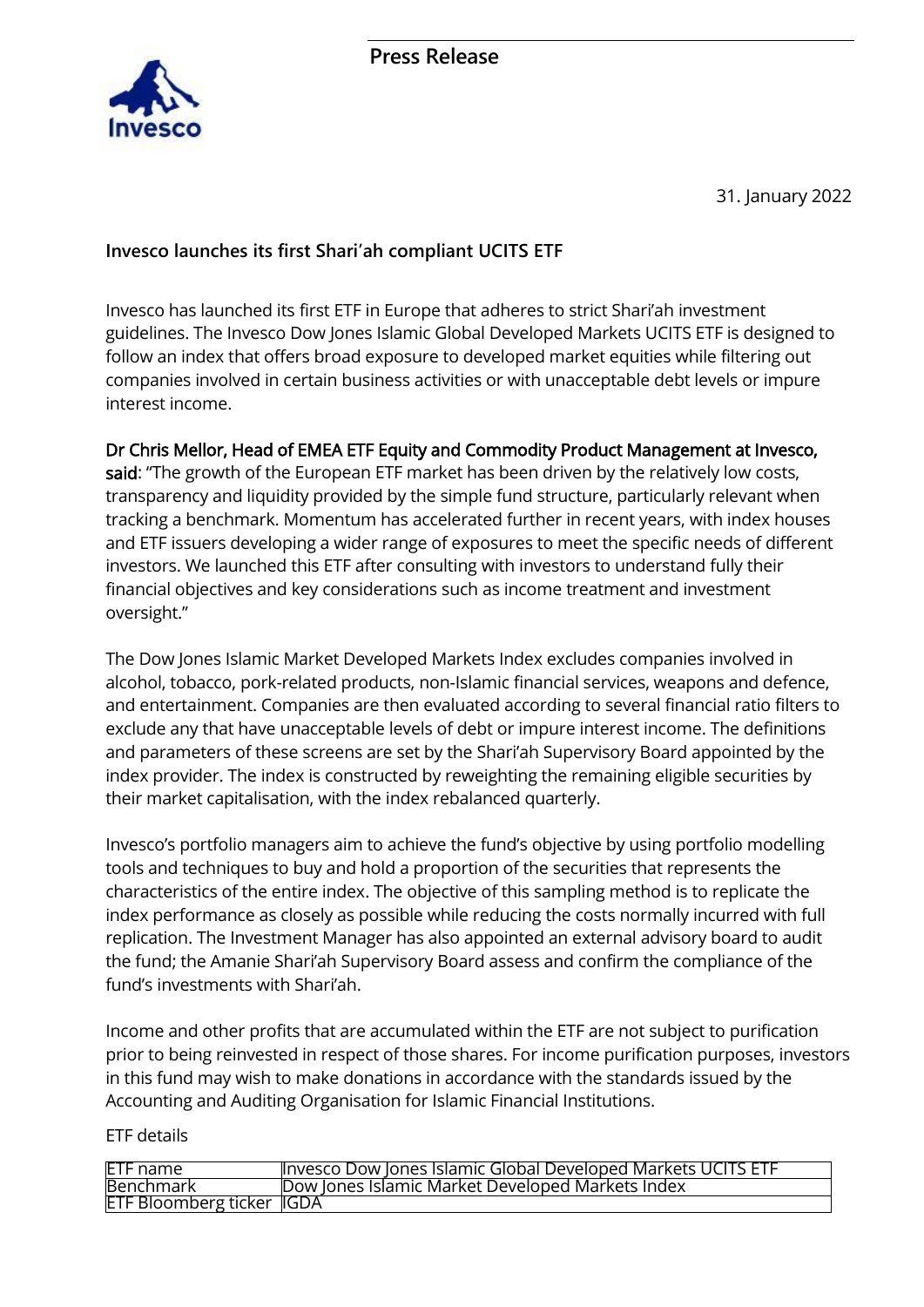

### 31. January 2022

| <b>Exchanges</b>            | <b>LSE and SIX Swiss Exchange</b> |
|-----------------------------|-----------------------------------|
| Base / Trading              | <b>USD 7 USD</b>                  |
| currency                    |                                   |
| Dividend treatment          | Accumulating                      |
| Ongoing charges (p.a.)0.40% |                                   |
| Replication method          | <b>Physical</b>                   |

### About Invesco Ltd.

Invesco Ltd. is a global independent investment management firm dedicated to delivering an investment experience that helps people get more out of life. Our distinctive investment teams deliver a comprehensive range of active, passive and alternative investment capabilities. With offices in more than 20 countries, Invesco managed \$1.6 trillion in assets on behalf of clients worldwide as of December 31, 2021. For more information, visit [www.invesco.com.](file://///communicators/dfs/Fincom/Invesco/Medienversände/2022/Bitcoin-ETP%20Launch/www.invesco.com)

### Investment Risks

For complete information on risks, refer to the legal documents.

The value of investments, and any income from them, will fluctuate. This may partly be the result of changes in exchange rates. Investors may not get back the full amount invested.

As this fund invests in companies from a single country, investors should be prepared to accept a higher degree of risk than an ETF that is geographically diversified.

The value of equities and equity-related securities can be affected by a number of factors including the activities and results of the issuer and general and regional economic and market conditions. This may result in fluctuations in the value of the Fund.

The Fund's performance may be adversely affected by variations in the exchange rates between the base currency of the Fund and the currencies to which the Fund is exposed.

The application of Shari'ah principles may result in the Fund performing differently from funds with comparable investment objectives that do not seek to adhere to Islamic investment criteria.

In respect of the accumulation share classes of this fund, income and other profits which are accumulated are not subject to purification prior to being reinvested in respect of those shares. For income purification purposes, investors in this fund may wish to make donations in accordance with the standards issued by the Accounting and Auditing Organisation for Islamic Financial Institutions.

#### Important information

This press release is intended for trade press use only. Please do not redistribute. All data is coming from Invesco as of 12 January 2022 unless otherwise stated. This document is by way of information only. Views and opinions are based on current market conditions and are subject to change.

The prospectus documentation describing the products, risks and related costs of Invesco's exchange-traded products as well as information on their portfolio composition are available for residents of countries where such products are authorised for sale at etf.invesco.com.

The products described on etf.invesco.com are not suitable for everyone. Investors' capital is at risk and they may get back less than they invested. Investors should not deal in these products unless they understand their nature and the extent of their exposure to risk. The value of these products can go down as well as up and can be subject to volatility due to factors such as price changes in the underlying instrument and interest rates.

It is recommended that potential investors study the prospectus before investing.